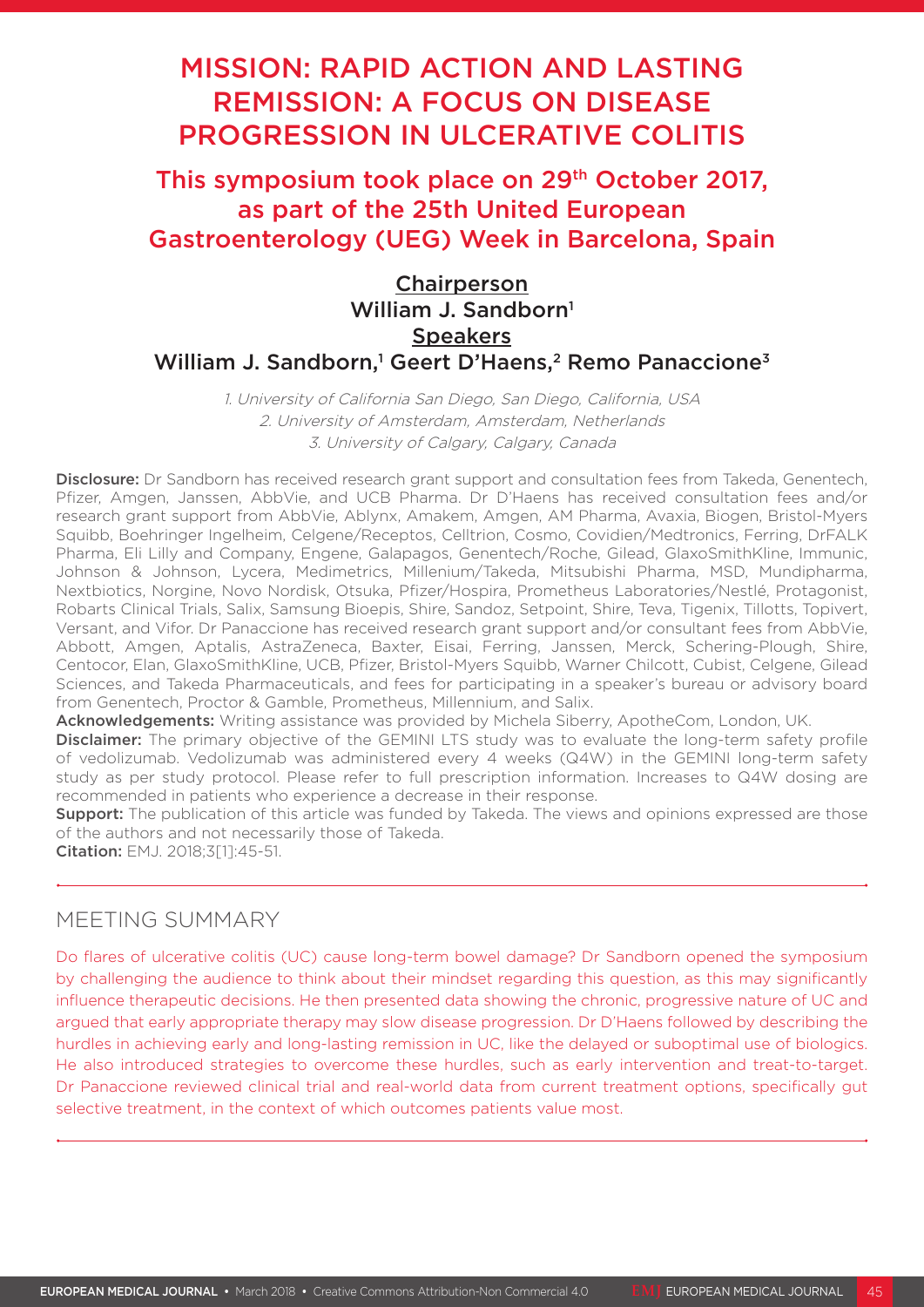# Mission Assigned: Rapid Onset and Lasting Remission in Ulcerative Colitis

### Doctor William J. Sandborn

#### **Does Ulcerative Colitis Cause Long-Term Bowel Damage?**

UC is still considered by many physicians as a benign disease that does not lead to long-term damage. To refute this, Dr Sandborn presented accumulating data on the progressive nature of UC. Using the example of the IBSEN study, $\frac{1}{2}$  a cohort of 423 patients with UC in Norway, diagnosed between 1990 and 1994 and systematically followed up for up to 10 years, he showed that an unfavourable disease course was observed in nearly 50% of patients: 37% followed a relapsing and remitting disease course, 6% had a chronic active disease course, and 1% experienced an increase in the intensity of their symptoms. He concluded that those patients who experienced an unfavourable disease course were, in his opinion, insufficiently treated.

#### **Measures for the Progression of Ulcerative Colitis**

The progression of UC has been measured in various studies against different outcomes, including proximal disease extension, colectomy, hospitalisation, colorectal cancer, and bowel damage. In a Swiss inflammatory bowel disease  $(IBD)$  cohort<sup>2</sup> of 918 patients with UC, proximal disease extension occurred in around 15% of patients over a median disease duration of 9 years. When measuring disease progression by the need for surgery, data from the IBSEN study<sup>1</sup> showed colectomy rates of around 10% in UC patients during the first 10 years following diagnosis. According to a review of various population-based cohort studies, hospitalisation occurs in around 50% of UC patients at some point during their disease course, which increases over time from 17–29% in the first year, to 29–54% within 5 years, and up to 66% in 10 years.<sup>3</sup> A Danish nationwide cohort study of patients with UC demonstrated that the relative risk of colorectal cancer is significantly increased after 8–9 years of disease compared with the general population.4 Patients at significant risk are those who have failed to achieve endoscopic or histologic remission, those with extensive and long duration pancolonic disease, and those with concomitant primary sclerosing cholangitis.4

Although it is known that UC is progressive in nature, how to measure disease progression in individual patients remains an open question. In terms of morphological progression, unlike in Crohn's disease (CD), UC is not typically accompanied by strictures and fistulising complications.5 In UC, mucosal appearance does not represent the total disease burden, since a disconnect occurs between endoscopic healing, resolution of acute inflammation, and the persistence of disabling symptoms.<sup>6</sup> In summary, further research is needed to better understand the long-term functional consequences of UC, including comparing effective with ineffective inflammation control over long periods of time.<sup>5</sup>

#### **Early Improvements: Better Long-Term Outcomes**

Studies show that early endoscopic improvements can predict better long-term outcomes for patients with UC. A study of 157 newly diagnosed patients with UC receiving their first course of steroids, followed up over 5 years, demonstrated that patients in complete clinical and endoscopic remission after 3 months had a very low colectomy rate or need for immunosuppressive therapy, as well as a significantly reduced risk of relapse and hospitalisation compared with patients not achieving complete remission.<sup>7</sup> Furthermore, a subanalysis of the infliximab ACT I and ACT II trials showed that a Week 8 Mayo endoscopy subscore of 0 or 1 (indicating mucosal healing) versus a score of 2 or 3 (indicating moderate or severe disease) predicted a significantly reduced rate of colectomy or need for rescue therapy.<sup>8</sup>

#### **Early Intensive Treatment: Which Patients Can Profit?**

Findings from CD studies show that early intensive treatment in some patients may be needed for optimal disease control. The CALM study<sup>9</sup> demonstrated that early, intensive control with treatment in response to predefined targets including biomarkers (a treat-to-target approach), rather than only clinical symptoms, resulted in more patients achieving remission. Early intensive treatment should be personalised in UC and may not be necessary for all patients. It is therefore necessary to identify patients who may benefit from early intensive treatment. To guide the initiation of appropriate treatment in the right patients at the right time, we need a global evaluation of overall disease severity. The International Organisation for the Study of Inflammatory Bowel Disease (IOIBD) recently proposed a UC disease severity index providing a global disease severity evaluation to guide appropriate treatment initiation.<sup>10</sup>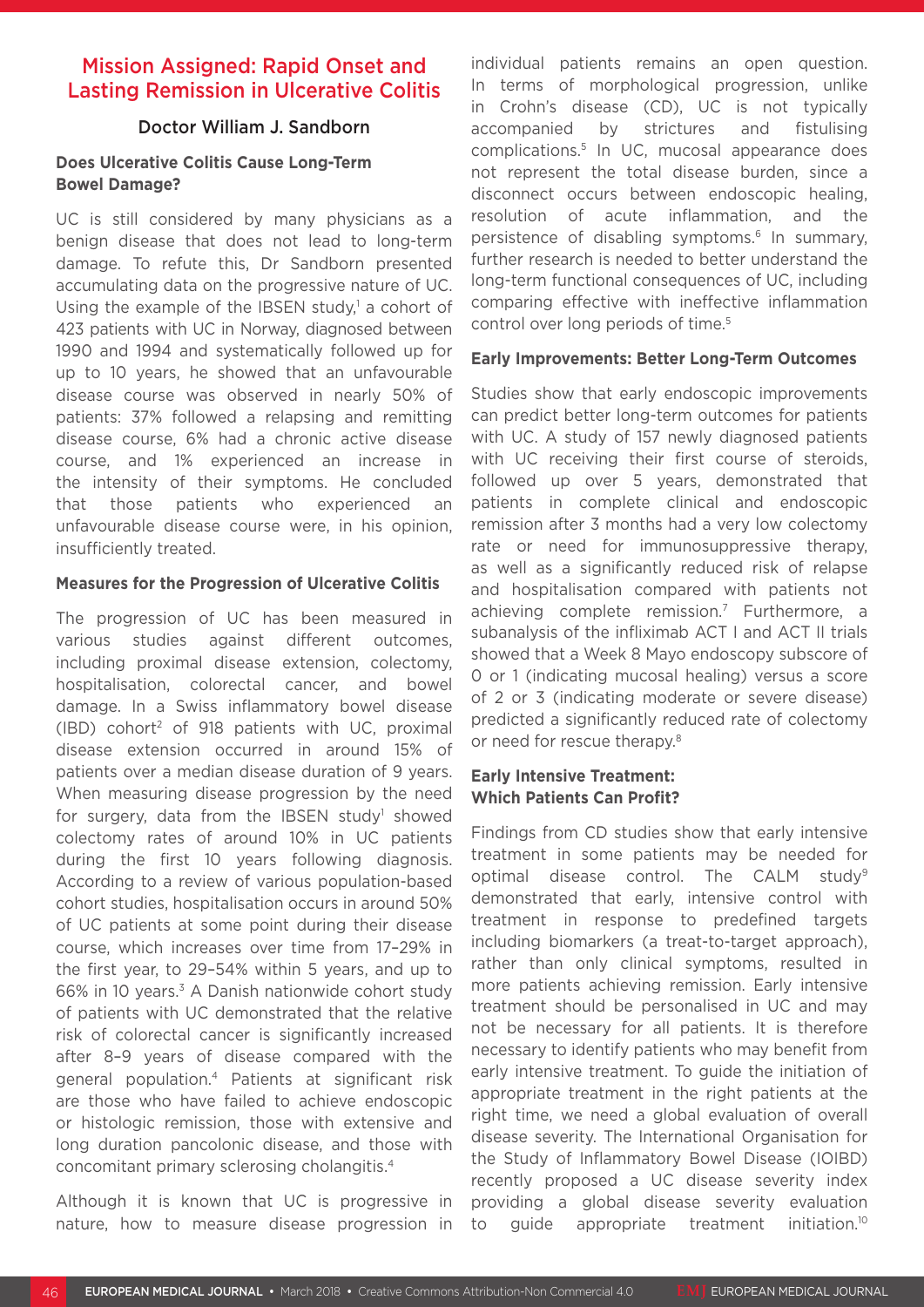

colitis overall disease severity index. CRP: C-reactive protein.

*Adapted from Siegel et al.10*

The disease course, effects of the disease on the patient, and inflammatory burden are taken into account to assess the overall disease severity (Figure 1).10 A treatment strategy should also consider patients' perceptions of their disease and treatment preferences.<sup>11</sup>

# Mission Assessed: Challenges and Strategies to Achieve Early, Lasting Remission

#### Doctor Geert D'Haens

#### **Why Do We Not Achieve Long-Lasting Remission in all Ulcerative Colitis Patients?**

Not all patients with UC achieve early and lasting remission. This may be due to patients underestimating their disease activity, the inappropriate use of conventional therapy, and the delayed or suboptimal use of biologic therapy. A small survey comparing clinical or endoscopic remission with patient perceptions showed that patients with UC may underestimate their disease activity.12 A larger USA survey of 451 patients with UC and 300 gastroenterologists also showed discrepancies between patients' responses and physicians' assessments.13 The UC CARES study11 evaluated symptoms in 150 patients with moderateto-severe UC receiving conventional therapies, and concluded unsatisfactory disease control (based on the number of daily stools and rectal bleeding) in over half of the patients. Patient quality of life was closely associated with unsatisfactory disease control, with overall work and activity impairment increasing with disease severity and even affecting patients in remission.12

#### **An Inappropriate Treatment Choice?**

The majority of patients with UC are still treated with conventional treatment (5-aminosalicyclic acid, corticosteroids, and immunosuppressants)<sup>14</sup> and only a minority will eventually receive a biologic. Compared with CD, in patients with UC, physicians may be waiting too long to initiate biologic therapies; at the end of the first year following diagnosis, around 5% of patients with UC have received biologic therapy compared with 10–15% of patients with CD, according to epidemiologic data published in 2015.15

More recent data from an American insurance database showed the use of biologics between 2008 and 2016 in 6% of patients with UC (n=28,120) and 19% of patients with CD (n=16,260).<sup>16</sup> Coupled with low uptake, biologics may also be used suboptimally. A USA insurance claims-based survey of 1,699 patients with UC receiving anti-tumour necrosis factor (TNF) treatment between 2005 and 2013 showed suboptimal use among 51% of patients within 6 months, and 91% of patients within 3 years. Drug switching, adding combination treatment, dose escalation, and discontinuations due to adverse events (AE) were used to identify suboptimal use of biologics.<sup>17</sup>

#### **Strategies to Achieve Early, Lasting Remission**

A number of strategies can be employed to achieve early, lasting remission (Figure  $2$ );<sup>18</sup> these include early intervention, treating to target, tight control monitoring, and individualised treatment.

#### Early intervention

A meta-analysis of 2,073 patients with UC showed that early mucosal healing was associated with improved long-term outcomes. Mucosal healing at the first endoscopic evaluation after initiation of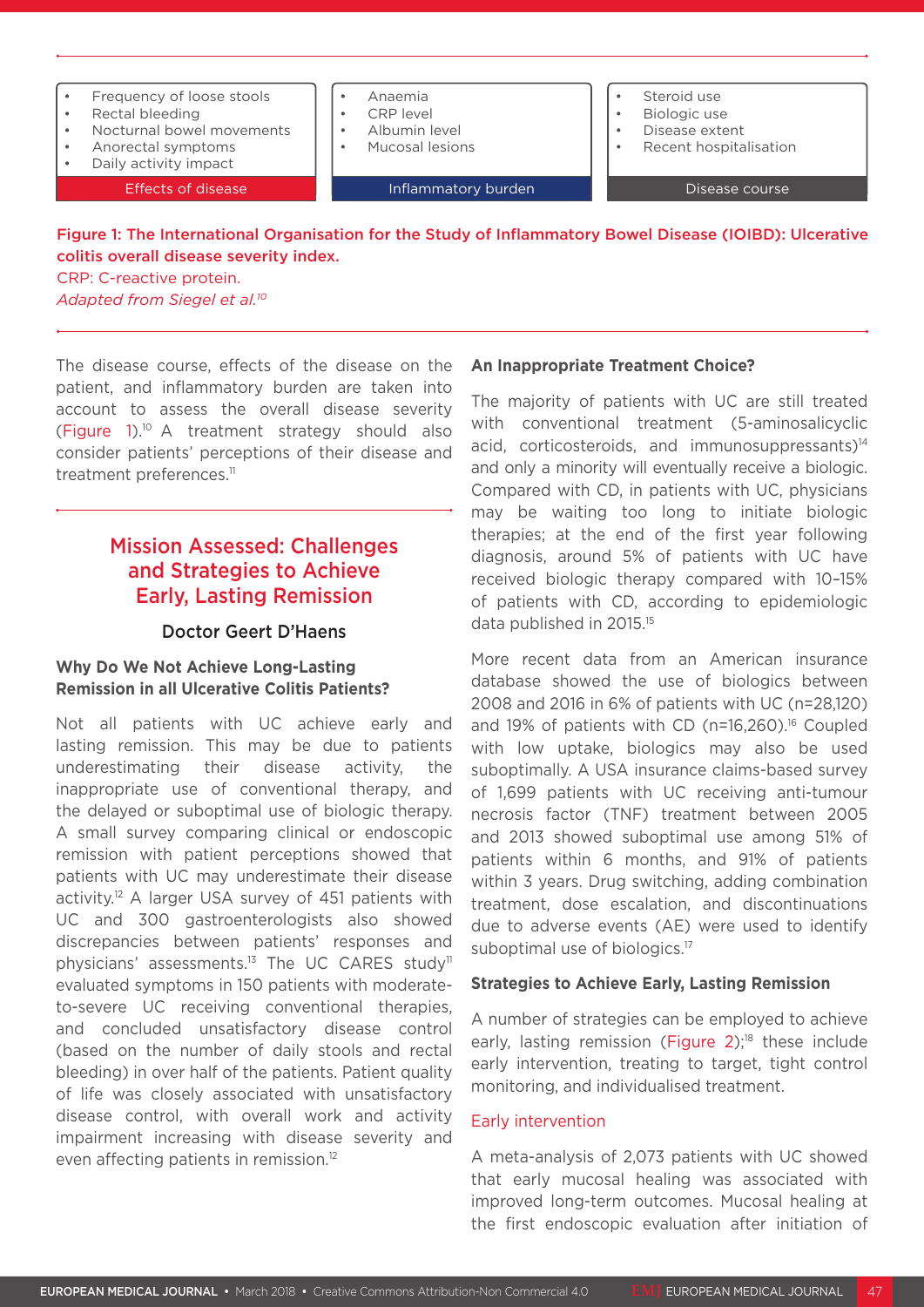therapy (compared with no mucosal healing) was comes from the GEMINI 1 trial.<sup>20</sup> Patients with UC 4.5-times more likely to lead to long-term clinical remission, and about 10-times more likely to lead to long-term steroid-free clinical remission.19

with ≥1 but <3 years disease duration were more likely to have a clinical response to vedolizumab at Week 6 than those with a disease duration of ≥3 but <7 years (difference from placebo: 30.1% versus 18.5%).20

Further data supporting that early intervention may be associated with greater clinical response



Figure 2: Clinical strategies associated with improved long-term outcomes. *Adapted from Colombel et al.18*



# Figure 3: A proposed algorithm for individualising ulcerative colitis patient management. CRP: C-reactive protein.

*Adapted from Panes et al.28*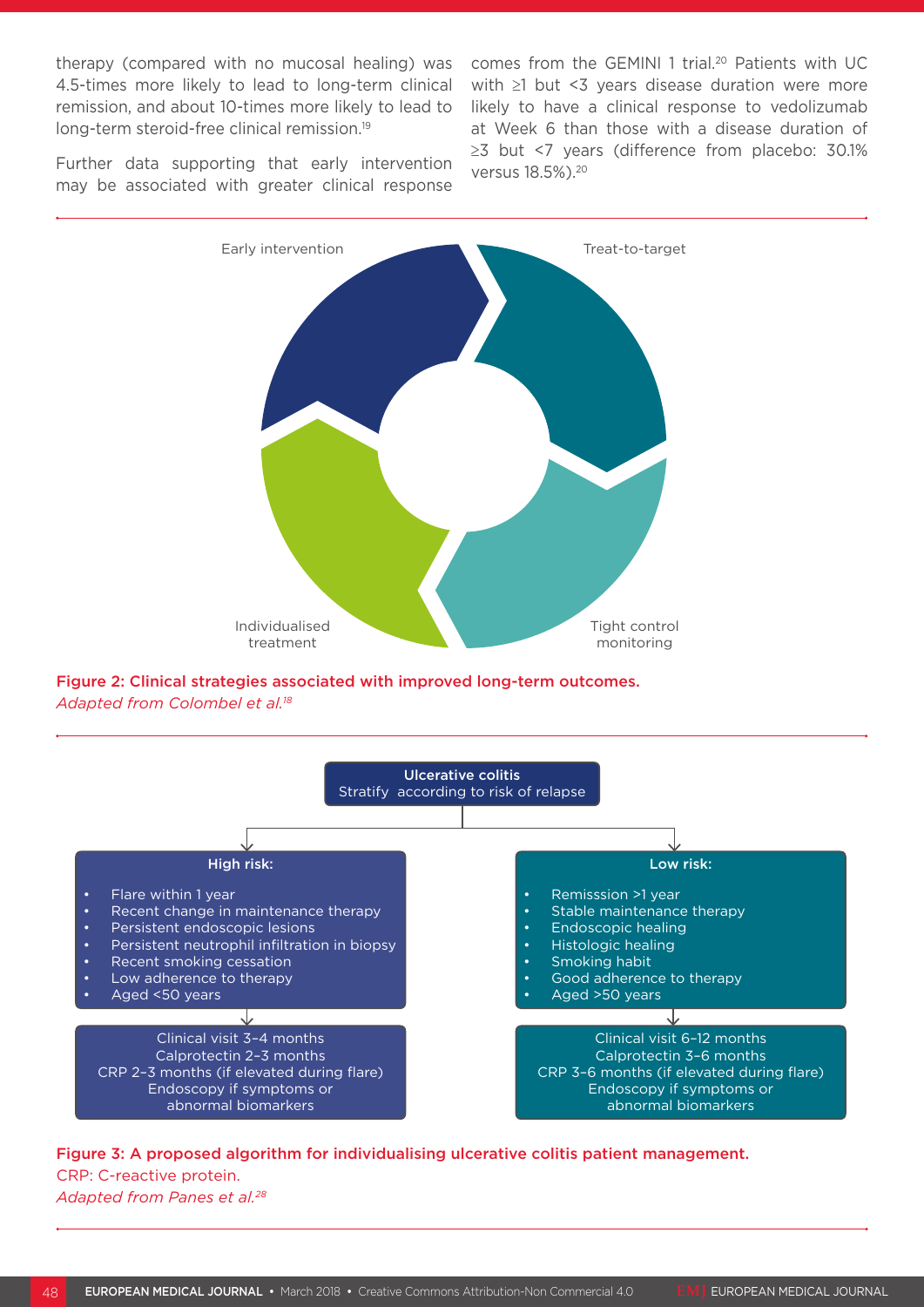#### Treat-to-target

Treat-to-target is a concept used widely in the management of chronic diseases, such as rheumatoid arthritis,<sup>21</sup> hypertension,<sup>22</sup> and diabetes.23 The IOIBD concept, Selecting Therapeutic Targets in Inflammatory Bowel Disease (STRIDE), defines a composite of two targets for UC treatment: clinical remission, defined as resolution of rectal bleeding and normalisation of bowel habit, and endoscopic remission, defined as a Mayo endoscopic subscore of 0 or 1.24 Clinical remission should be assessed every 3 months until symptom resolution and every 6–12 months thereafter. Endoscopic outcome should be assessed 3–6 months after the start of therapy for a patient with symptoms.<sup>18,24</sup>

The feasibility of a treat-to-target strategy in clinical practice was tested among UC patients at the University of California, Oakland, California, USA, from 2011 to 2012. Proactive interventions, such as adjustments to medical therapy performed continuously over 80 weeks, resulted in 80% of patients reaching the target, compared with 30% of patients who had few or no interventions.<sup>25</sup> Challenges with applying treat-to-target to clinical practice include a lack of data showing the effect on long-term disease modification, the evolution or inclusion of additional targets like histologic healing, potential overtreatment of low-risk patients, and proof of cost-effectiveness.<sup>18</sup> Patients may be reluctant to follow their physicians' advice and recommendations because they are fearful of complications, or they may be in denial about the severity of their disease. Patient education and a physician–patient shared decision is important when undertaking a treat-to-target approach.<sup>26</sup>

#### Tight control and monitoring

After achieving the target, tight control and monitoring are essential to obtain objective information on disease activity by monitoring symptoms, performing endoscopy, and measuring biomarkers to determine whether treatment adjustments are needed.<sup>27</sup> A proposed algorithm for monitoring UC stratifies patients according to high or low risk of relapse and, in conjunction with biological markers, helps support the most appropriate treatment choice (Figure 3).<sup>28</sup> Incorporating predictive tools into this algorithm, such as proteomics, genomics, or serologic markers that predict response to therapy, would enable further personalised treatment selection.<sup>18</sup>

# Mission: Remission: Optimising Rapid Onset and Long-Term Outcomes with Gut-Selective Therapy

#### Doctor Remo Panaccione

#### **Treatment Goals for Patients and Physicians**

Physicians have different treatment goals to patients. For example, physicians aim to induce and maintain remission, and ultimately avoid complications, whereas patients want fast and sustained symptom relief with minimal side effects. Two commonly prescribed classes of biologic therapies approved for the treatment of moderate-to-severe UC are anti-TNF-α agents, which work systemically, and the gut-selective anti-α4β7 integrin, vedolizumab.29-32 Anti-TNF-α agents revolutionised treatment of UC with early remission rates reaching up to around 40% and Week 54 rates up to 35%.33-36 While generally safe, the TREAT registry of 5,394 patients with CD followed up over 5 years demonstrated an increased risk of serious infection in patients with moderate-to-severe disease and identified infliximab treatment as an independent risk factor.<sup>37</sup> The European Crohn's and Colitis Organisation (ECCO) consensus guidelines recommend particular care to be taken to consider serious infection as a complication of immunosuppressive therapy, including anti-TNF-α therapy.<sup>38</sup>

#### **How Does Gut-Selective Treatment Meet the Goals?**

A number of gut-selective biologics are in development.<sup>39</sup> Vedolizumab is currently the only gut-selective anti-α4β7 integrin biologic with marketing authorisation for the treatment of moderate-to-severe UC. Rapid onset of action with vedolizumab has been reported in a post-hoc analysis of the GEMINI 1 trial data. Within 2 weeks of starting therapy, 30.8% of anti-TNF-α naïve patients with moderate-to-severe UC achieved complete resolution of rectal bleeding (versus 18.4% with placebo), and 44.6% of patients achieved a stool frequency subscore of ≤1 (versus 22.4% with placebo).40 The proportion of patients receiving vedolizumab who achieved these outcomes continued to increase between 2 and 6 weeks.40 The same trend is seen in the overall population, including patients with previous anti-TNF-α experience.40 Emerging evidence for early symptomatic improvement with the investigational anti-αEβ7 integrin, etrolizumab, showed rectal bleeding remission in approximately 20–25% of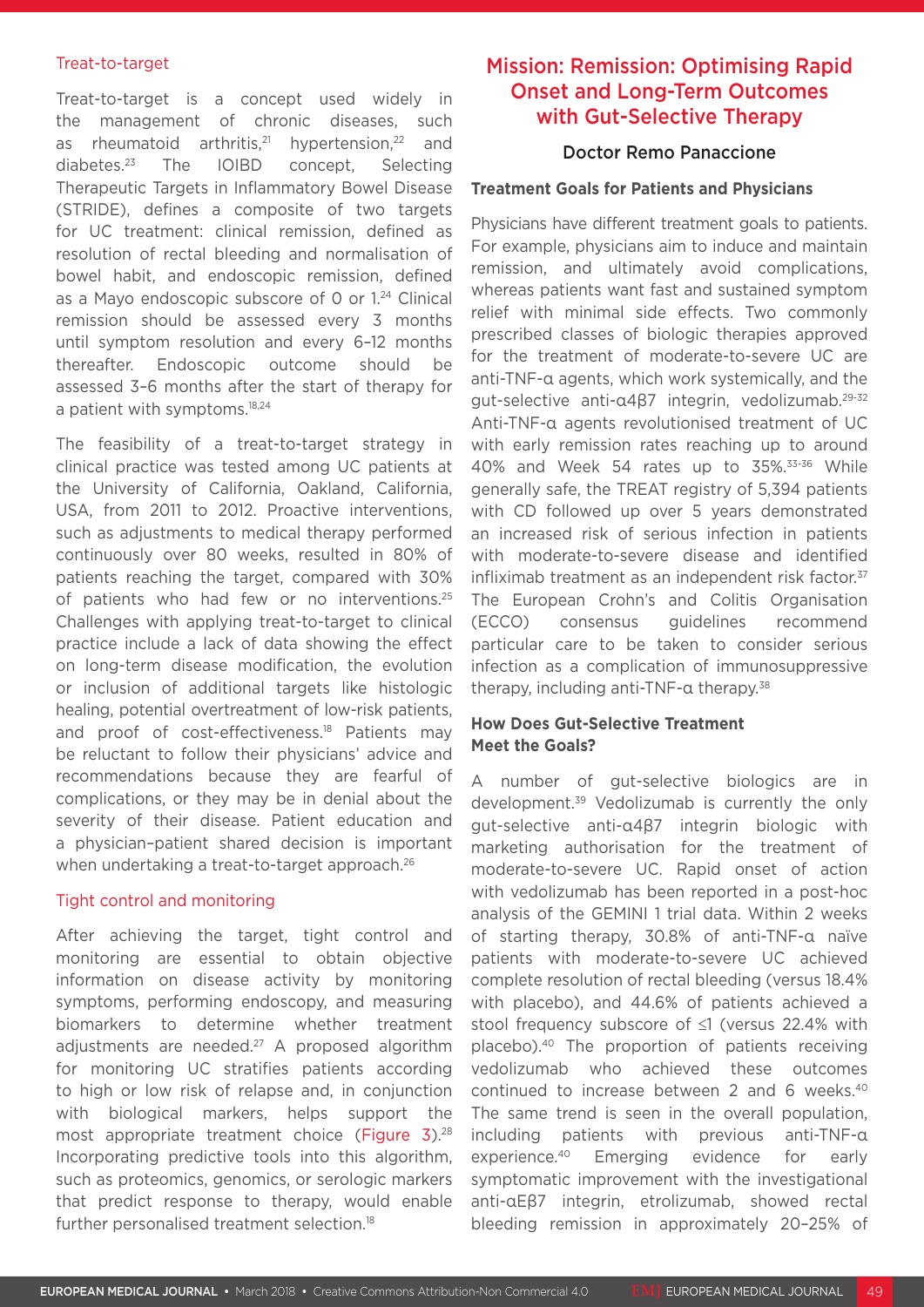patients with anti-TNF-α refractory UC by Week 2 and about 40% of patients by Week 4.<sup>41</sup>

A further important endpoint has been analysed in another GEMINI 1 post-hoc analysis; mucosal healing, measured as a Mayo endoscopic subscore of ≤1, was achieved in almost half of the anti-TNF-α naïve patients as early as Week 6 (versus 25% with placebo), increasing to 60% by Week 52 (versus 24.1% with placebo). Improvements were also observed in anti-TNF-α failure patients but not to the same extent.42

These study data are complemented by real-world data from the US VICTORY Consortium;43 12-month real-world data showed that 77% of patients with UC receiving vedolizumab treatment achieved a Mayo endoscopic subscore of 0 or 1 at 12 months, with 53% of patients achieving a score of 0. Mucosal healing was similar among patients who were anti-TNF-α naïve or had one prior anti-TNF-α therapy.43 However, markedly fewer patients achieved either of these endpoints if they had previously received ≥2 anti-TNF-α therapies.44

Data on lasting clinical remission with vedolizumab can be derived from the GEMINI LTS cohort (see disclaimer). Of the patients who received vedolizumab induction and maintenance to Week 52 in GEMINI 1, followed by vedolizumab every 4 weeks in the open-label extension study, and had data available at around 5 years (n=63), 98% had a clinical response and 90% were in clinical remission.45

#### **Vedolizumab Safety Profile**

When considering long-term treatment, the safety profile of a drug is as important to the patient as its efficacy. The favourable safety and tolerability profile of vedolizumab has been confirmed by assessment of an integrated safety data analysis from >4,000 patient-years of vedolizumab exposure in IBD clinical trials.46,47 Low exposure-adjusted incidence rates for infections and no cases of progressive multifocal leukoencephalopathy have been reported.46-48 Real-world safety data from 2,857 vedolizumab-treated patients in 33 studies have been pooled and evaluated; the AE rate was consistent with that reported in the GEMINI programme, with low rates of serious AE, infections, and serious infections,<sup>48</sup> reassuring patients and physicians that real-world clinical practice reflects outcomes recorded in clinical trials. As of August 2017, vedolizumab has 143,127 patient-years of post-marketing exposure worldwide.

In summary, treatment options are continuing to improve for IBD and UC, allowing physicians to better gauge patient values when choosing a therapy. Optimal use of biologic therapy will help patients achieve treatment targets of early and lasting remission. Systemic anti-TNF medications are effective in some patients and generally safe, but disease control can be limited<sup>33-36</sup> and some safety issues remain.<sup>37,38</sup>

Early symptomatic improvement, long-lasting maintenance of clinical and endoscopic remission, and a favourable long-term safety profile make vedolizumab a suitable agent for both early and long-term treatment of UC.

#### REFERENCES

1. Solberg IC et al. Clinical course during the first 10 years of ulcerative colitis: Results from a population-based inception cohort (IBSEN Study). Scand J Gastroenerol. 2009;44(4):431-40.

2. Safroneeva E et al. Systematic analysis of factors associated with progression and regression of ulcerative colitis in 918 patients. Aliment Pharmacol Ther. 2015; 42(5):540-8.

3. Fumery M et al. Natural history of adult ulcerative colitis in populationbased cohorts: A systematic review. Clin Gastroenterol Hepatol. 2017. [Epub ahead of print].

4. Jess T et al. Decreasing risk of colorectal cancer in patients with inflammatory bowel disease over 30 years. Gastroenterology. 2012;143(2): 375-81.e1.

5. Torres J et al. Ulcerative colitis as a progressive disease: The forgotten evidence. Inflamm Bowel Dis. 2012;18(7): 1356-63.

6. Colombel JF et al. Discrepancies between patient-reported outcomes, and endoscopic and histological appearance in UC. Gut. 2016;66(12):2063-8.

7. Ardizzone S et al. Mucosal healing predicts late outcomes after the first course of corticosteroids for newly diagnosed ulcerative colitis. Clin Gastroenterol Hepatol. 2011;9(6): 483-9.e3.

8. Colombel JF et al. Early mucosal

healing with infliximab is associated with improved long-term clinical outcomes in ulcerative colitis. Gastroenterology. 2011; 141(4):1194-201.

9. Colombel JF et al. Effect of tight control management on Crohn's disease (CALM): A multicentre, randomised, controlled Phase 3 trial. Lancet. 2017; 390(10114):2779-89.

10. Siegel CA et al. Development of an index to define overall disease severity in IBD. Gut. 2018;67(2):244-54.

11. Peyrin-Biroulet L et al. Treatment satisfaction, preferences and perception gaps between patients and physicians in the ulcerative colitis CARES study: A real world-based study. Dig Liver Dis. 2016;48(6):601-7.